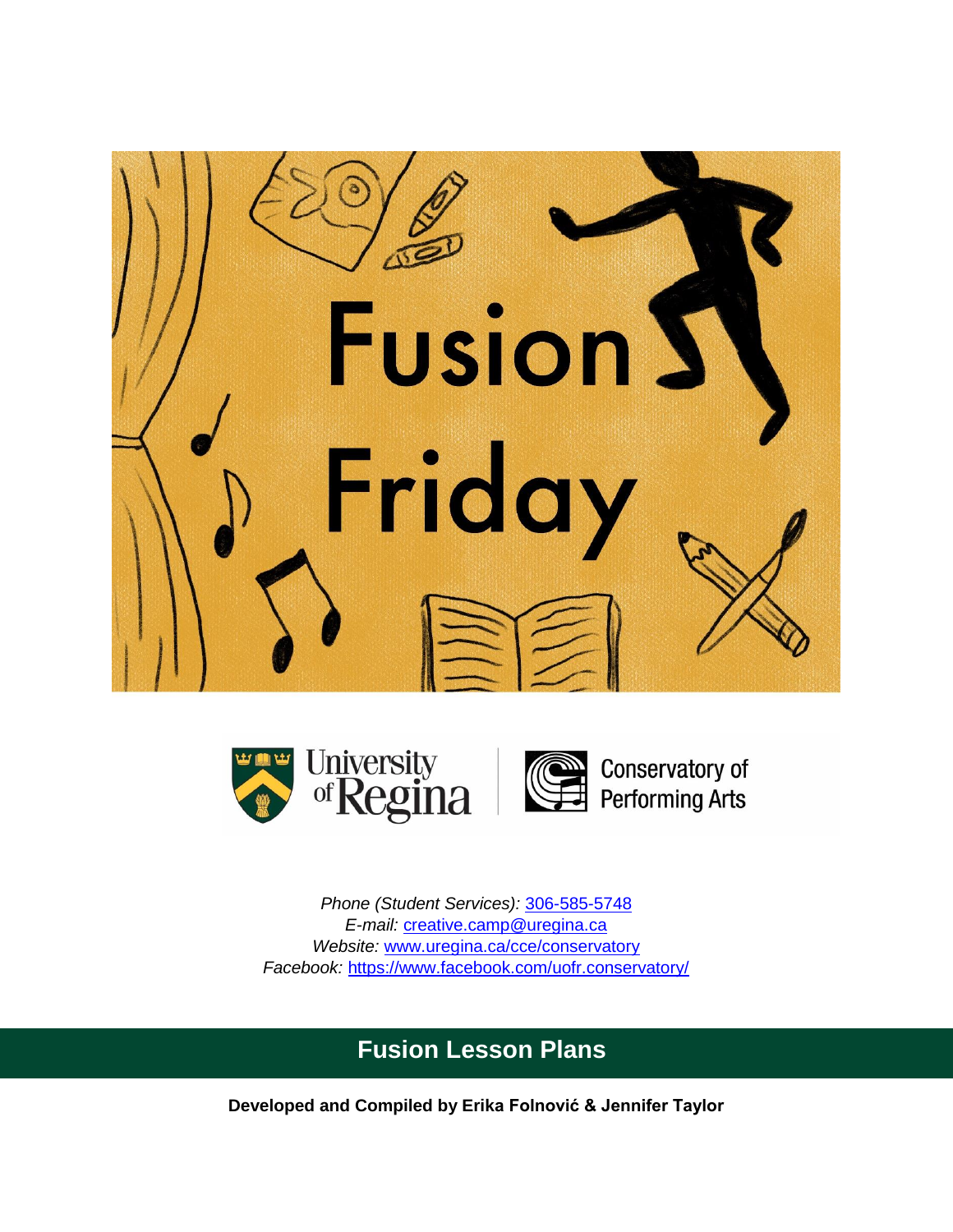

**Can you guess the country by learning about the musical instrument? You may know all about tubas, flutes, saxophones, trumpet, and other wind/brass instruments in your school band but take this quiz to learn more about instruments from different parts of the world.**

Take the Quiz:

<https://www.cbc.ca/kidscbc2/the-feed/can-you-guess-the-country-from-the-musical-instrument>

- What was your score?
- Choose one instrument that you got wrong and continue doing some more research: sheng, didgeridoo, balafon, steel pan drum, fujara, kamancheh, vuvuzelas, bandura, gadulka, tambura
- Search for musicians that play that instrument and listen to how this instrument sounds.
- Create a word web that describes how the instrument sounds. Use describing words like sharp, loud, low, deep, screeching, airy, light, soft, and others.
- Draw a picture of the instrument to help you remember how the instrument looks.

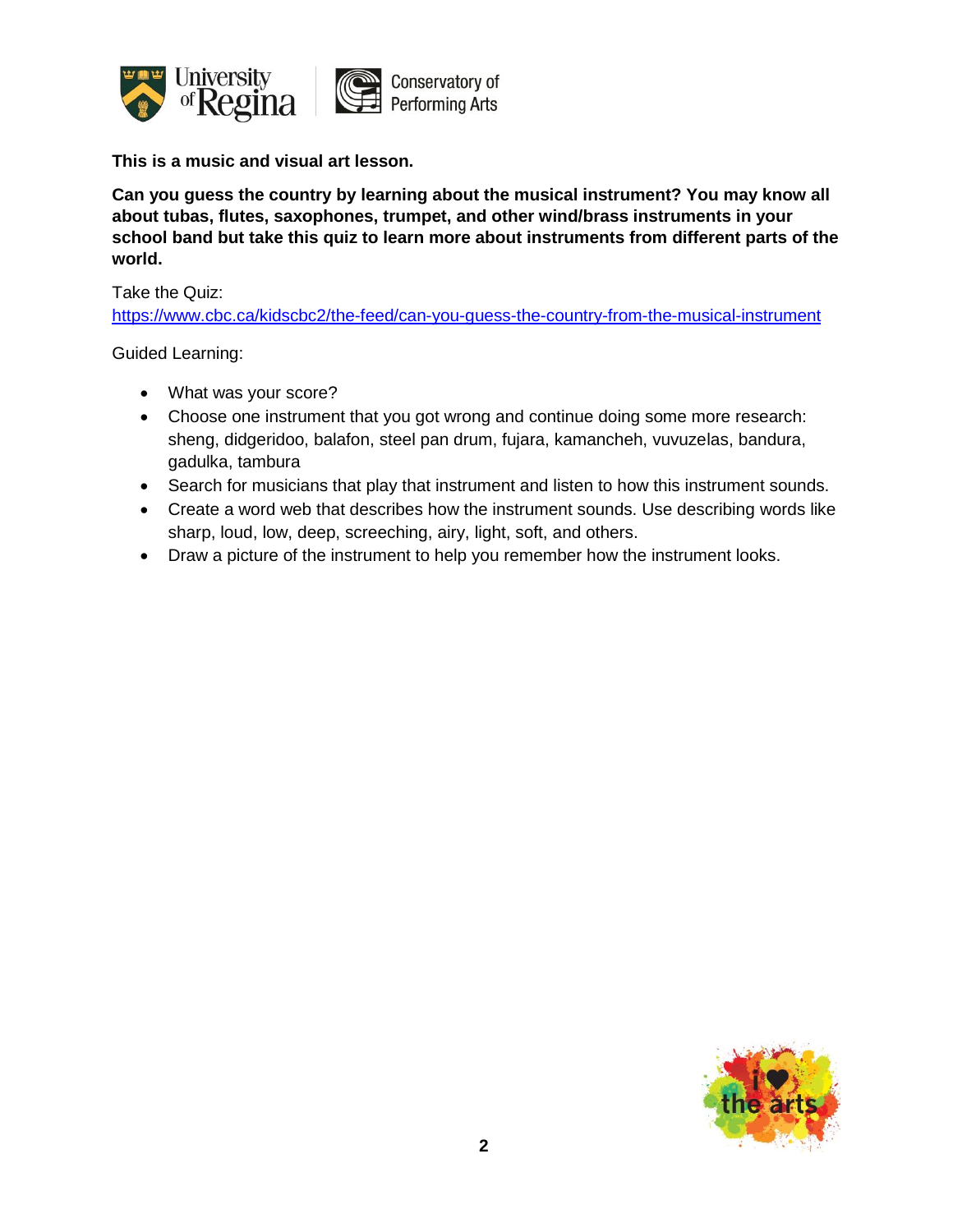

**This is a music, theatre, dance, and visual art lesson.** 

# **Listen and learn about Russian composer Sergei Prokofiev and "Peter and the Wolf," an orchestral storytelling journey.**

Watch a Full Performance by the Vancouver Symphony Orchestra (30-min): <https://www.youtube.com/watch?v=MfM7Y9Pcdzw>

- On the Orchestra Symphonique de Montréal website, follow interactive sound clips, learn more about Prokofiev, and wolves: [https://www.osm.ca/en/peter-and-the](https://www.osm.ca/en/peter-and-the-wolf_page/)wolf page/
- Can you name all the instruments that are featured and what animal they represent?
- While you are listening try to envision the story. Can you draw a picture of a part of the story you remember?
- Extensions: choose a piece of orchestral or instrumental music. Can you come up with a story to act out or dance out to accompany the music? What parts of the music give you hints about what should be happening? To start, you can use a piece of music from a movie score. Can your child act out or retell the movie story using the instrumental music?

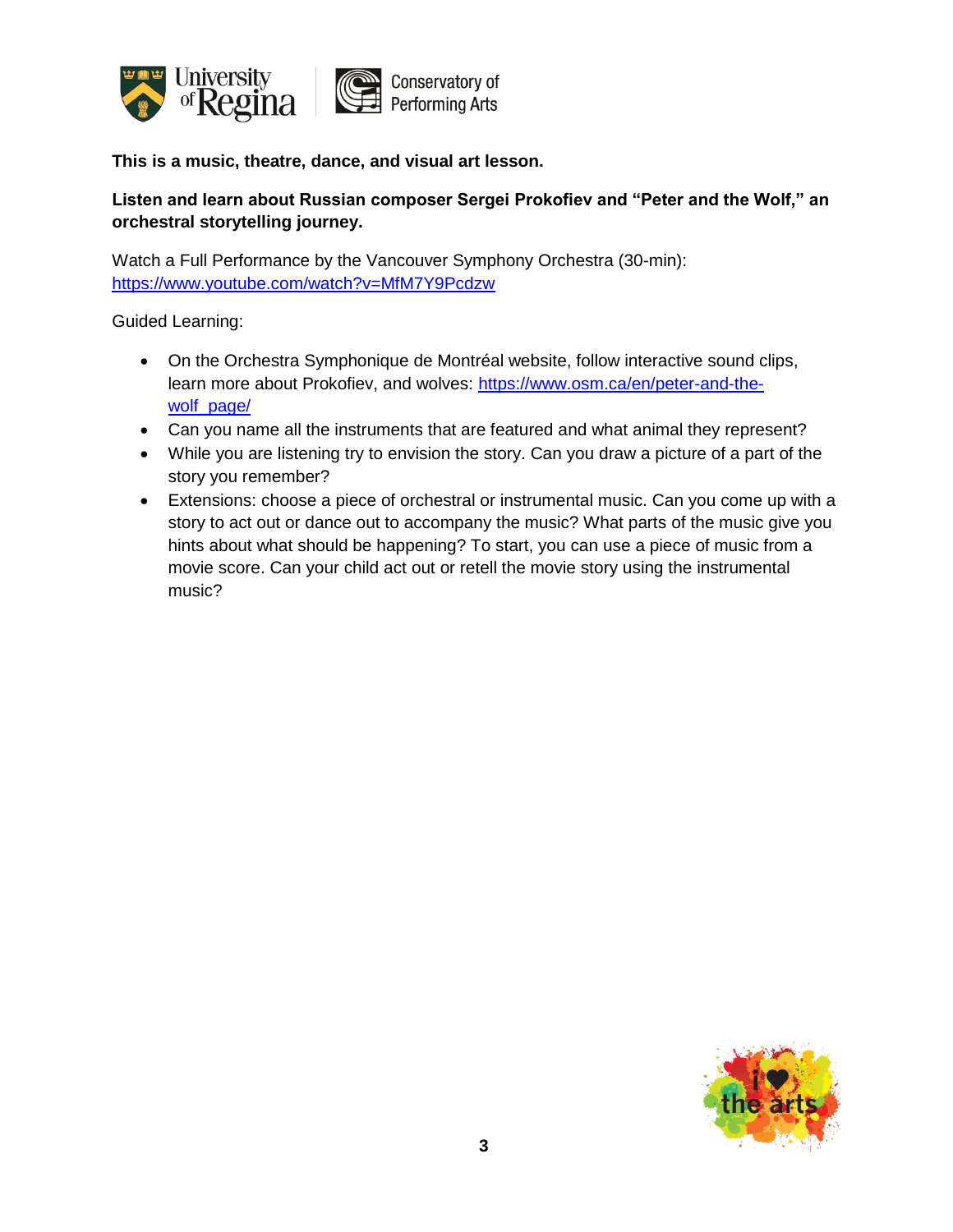

**This is a music, dance, theatre, and visual art lesson.** 

# **Learn more about Igor Stravinsky's ballet "The Rite of Spring" by learning more about how it caused a riot the first time it was performed.**

Watch the TED-Ed Video & View Learning Resources: <https://ed.ted.com/lessons/the-ballet-that-incited-a-riot-iseult-gillespie>

- First watch the TED-Ed video entitled "The Ballet that Incited a Riot": [https://www.youtube.com/watch?v=8FXA\\_8LR2IM](https://www.youtube.com/watch?v=8FXA_8LR2IM)
- After watching this first video, what do you think a modern performance would look like? What costumes would they wear? How many dancers would there be? Why do you think an artist would write a piece of music like this?
- Watch the opening of Stravinsky's "The Rite of Spring" as interpreted by Pina Bausch (German dancer and choreographer): <https://www.youtube.com/watch?v=NOTjyCM3Ou4>
- After watching both videos, design the costumes and stage design for the ballet knowing both the reason why Stravinsky wrote the piece of music and seeing an example of how the dancers were dressed and how one set design looked. How would the dancers look and what space would they dance on?
- While working on your interpretations listen or watch to an animated version of the score to get some inspiration: [https://www.youtube.com/watch?v=5IXMpUhuBMs.](https://www.youtube.com/watch?v=5IXMpUhuBMs)

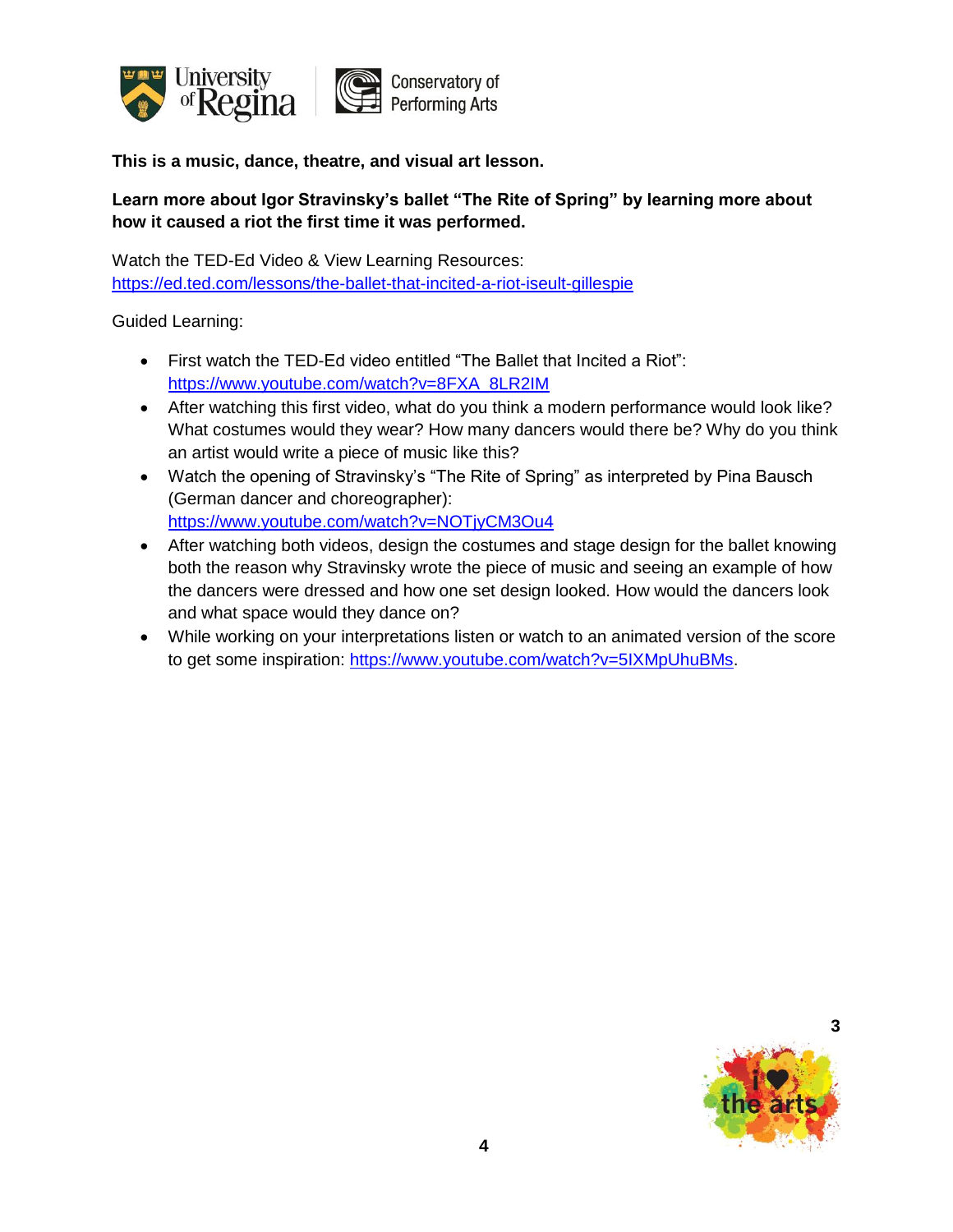

**This is a dance, music, theatre, and visual art lesson.** 

**Hear more from the composer and playwright of "Hamilton: The Musical" through a conversation with Lin-Manuel Miranda.**

Watch the Interview (starts at 5:30): [https://www.youtube.com/watch?v=aJ\\_hAuv0aM8](https://www.youtube.com/watch?v=aJ_hAuv0aM8)

Listen to the Album of "Hamilton" (note: there are some explicit lyrics): <https://open.spotify.com/album/1kCHru7uhxBUdzkm4gzRQc>

- Miranda focused his attention in "Hamilton" on making the story of American founding father Alexander Hamilton relevant in a contemporary context.
- Take a Canadian historical figure or famous person and create a piece of art based on that history. Before trying out the different art form examples, first ask yourself a few questions about that person:
	- o What part of their history do you want to tell?
	- o Why do you think their story is important to tell?
	- o What does their history mean to Canadians?
	- $\circ$  What research do I need to do to be able to create a work of art based on their story?
- For theatre, write a short play based on the historical figure. Choose an important moment in their life. What characters would you need in your play? What type of dialogue would they speak?
- For visual art, draw a short paneled story or graphic novel that chronicles this figure's life. Look up historical photographs or paintings of the person. Try to create a caricature of the historical figure, so, they are in simpler forms and lines, so, they are easily recognizable in your story.
- For dance, use a moment in their history as inspiration to tell a story with dance. How many dancers would you need? How would the dancers need to be dressed? What type of stage would you use? How would the dance need to feel or what mood should it have?
- For music, write a song using the historical figure's story as inspiration. You can either use a song and rewrite the lyrics or compose an instrumental track on your instrument that you study. What aspects of song writing do you need to focus on to portray the action and story through sound?

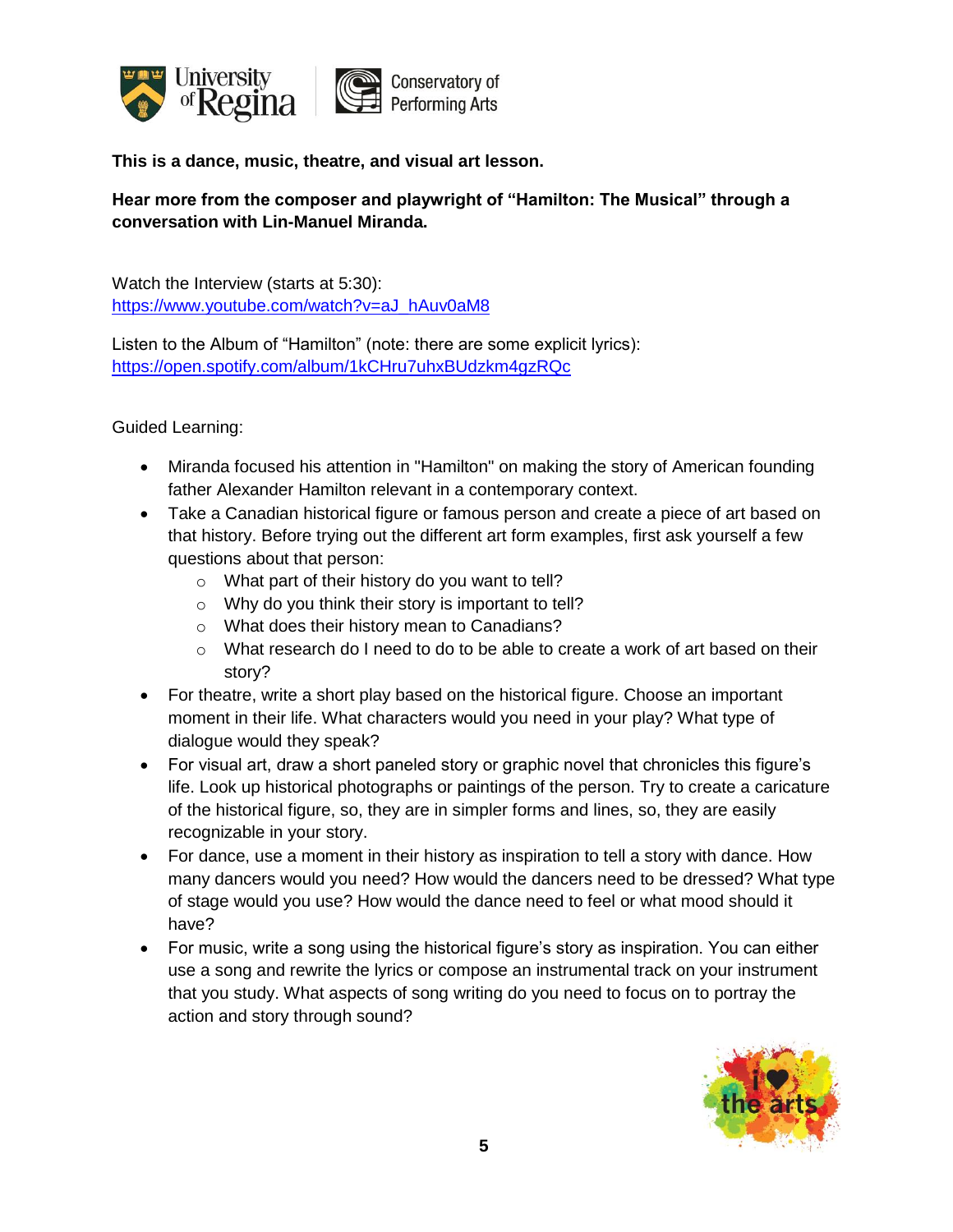

#### **Create sidewalk chalk art using lyrics from your favourite songs.**

Watch a Video on Chalkboard Lettering: <https://www.youtube.com/watch?v=nIUQP1GWJ1g>

- Create a playlist of your family's favourite songs.
- Listen carefully to the song lyrics from the music you chose.
- Do some questioning: What do you think the lyricist wanted to express with these words? Who wrote the lyrics you like? Why do you like the lyrics? Why do you want to use these lyrics for your sidewalk chalk art?
- Write down on a piece of paper the lyrics you love or that have special meaning for you.
- Doodle out some different ways to write the lyrics. Should you make some words bigger? Should you look for different types of typography? How thick or thin should your letters be? Are there little images or designs you can add to accent the text?
- Once you have a finalized design. Head to a sidewalk near your house and write out the lyrics. Don't forget to credit the artist or musician in your designs!
- Extension: for those without sidewalks near their home or chalk at home, do the same exercise but on a piece of paper and post them up on the windows of your home.

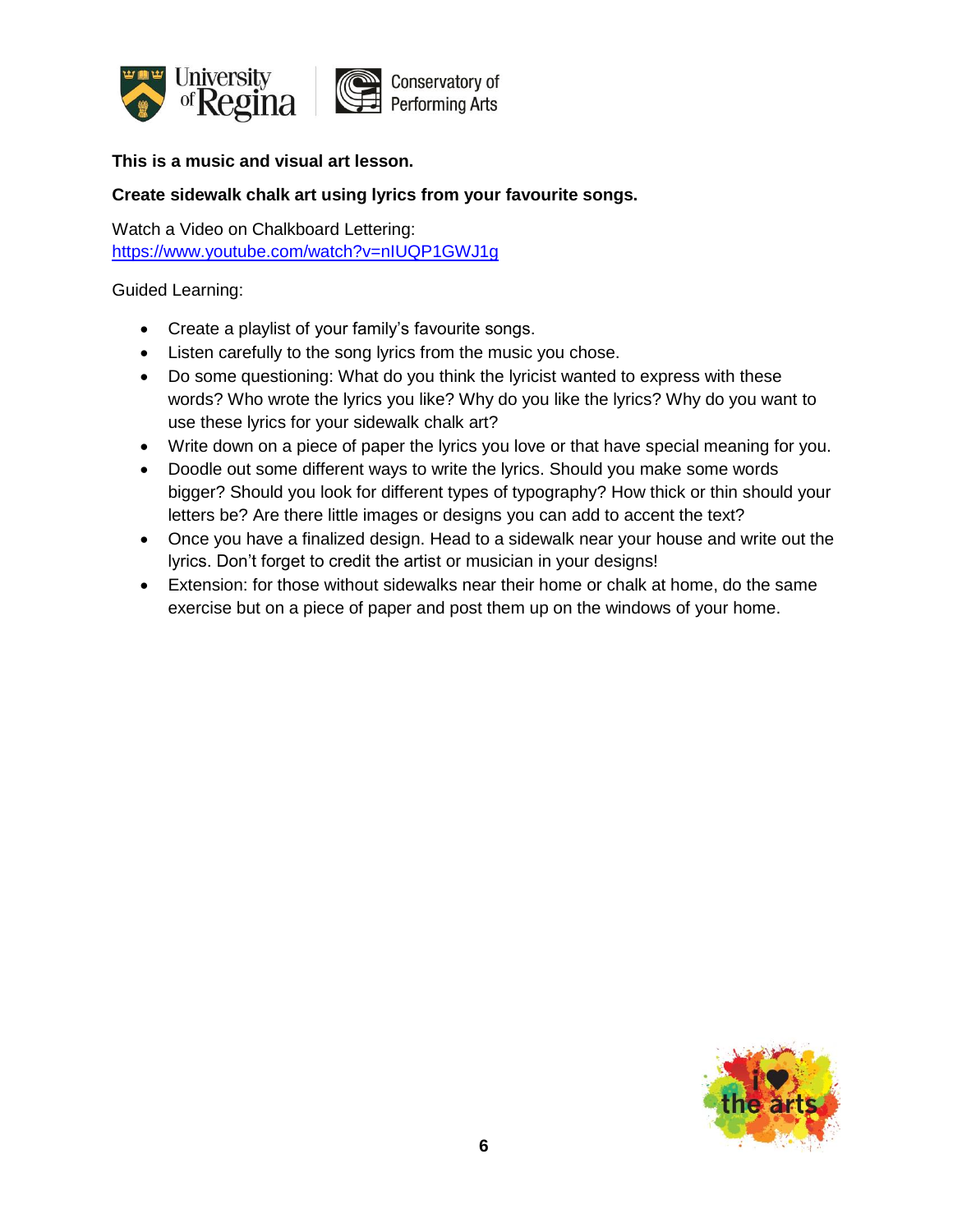

#### **This is a visual art and theatre lesson.**

#### **Design a rug for a fictional character.**

View the Textile Museum of Canada's Hooked Rug Collection: <https://collections.textilemuseum.ca/filter/category/1637/2>

- Look around your house for rugs or small carpets. Do any have special designs or patterns? Do they have multiple colours on them? Close your eyes, and imagine that room with a plain rug. What changes about the room? Does it make you feel different?
- Take out some colouring supplies. Draw a rug of your own design. Remember, not all rugs are squares or rectangles. Have fun with the shapes and colours!
- Think about your favourite character from a book, play, or movie. Look through the rugs from the Textile Museum of Canada's collection. Which rug from the collection would the character use in their home? If there was no rug in the collection that you think would fit, how do you think they would design their rug? What texture would the rug have? Would it be soft and squishy, or thin and hard? Would there be any special patterns or designs.
- Draw your chosen fictional character in a room with the rug design you chose for them.

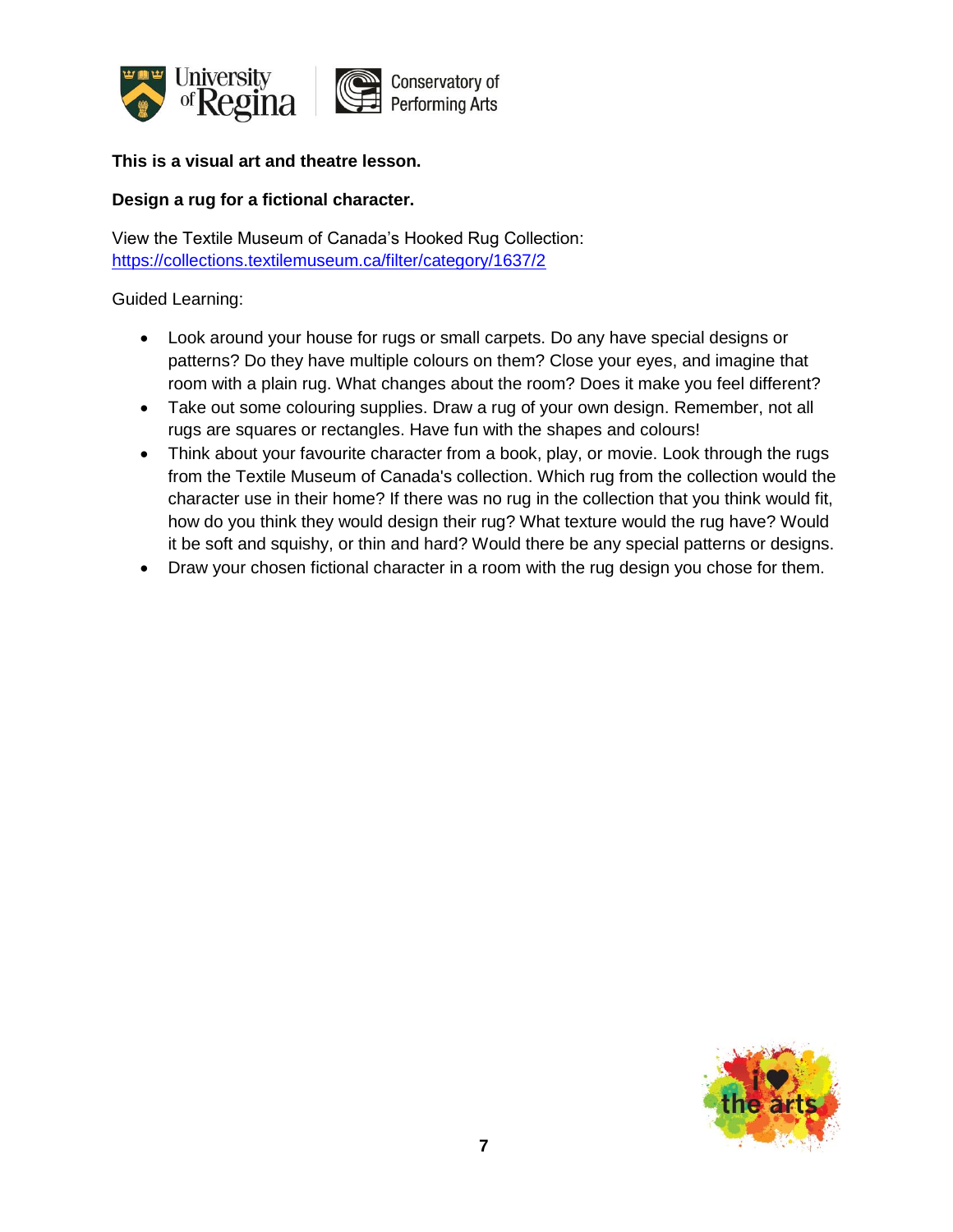

**This is a visual art and music lesson.** 

**Learn about different abstract artists, like Piet Mondrian and Wassily Kandinsky, and the methods they used to create their art. Then try making your own abstract art while listening to different music.**

Watch the Video:

<https://www.youtube.com/watch?v=PQH5HggtiAw&t=183s>

- The activity focuses on artists Wassily Kandinsky and Piet Mondrian. Learn more about Kandinsky: [https://www.tate.org.uk/art/artists/wassily-kandinsky-1382.](https://www.tate.org.uk/art/artists/wassily-kandinsky-1382) Learn more about Mondrian: [https://www.tate.org.uk/kids/explore/who-is/who-piet-mondrian.](https://www.tate.org.uk/kids/explore/who-is/who-piet-mondrian)
- Watch the video and follow along with the tutorial. You can substitute the oil pastels and paint for simply markers or crayons.
- Notice that the narrator used terms like "angry line" and "happy line." What were the differences between the lines she drew?
- Now, we will create our own art. Choose your favourite song and listen to it once. If you were trying to express the song with lines, shapes, and colours, what would you use? For example: maybe you feel the song is angry. You might use "angry lines" or lines that have points and are jagged. You may use triangle shapes because they are pointy. Maybe you use red or bright colours to express the anger.
- Listen to the song and think about how the music makes your feel, then choose the lines, shapes, and colours that fit that emotion.
- Create your abstract art.
- Extension: Pay attention to the different instruments in the song. Maybe it's drums, guitar, piano, or a voice. Try the drawing twice while focusing on the different parts or instruments. Are your drawings different because you were listening to a different instrument?
- Extension: follow along with this tutorial from artist Sui Kim entitled "How to Paint Like Kandinsky" posted on the Tate website: [https://www.tate.org.uk/art/artworks/kandinsky](https://www.tate.org.uk/art/artworks/kandinsky-cossacks-n04948/how-paint-kandinsky)[cossacks-n04948/how-paint-kandinsky.](https://www.tate.org.uk/art/artworks/kandinsky-cossacks-n04948/how-paint-kandinsky)

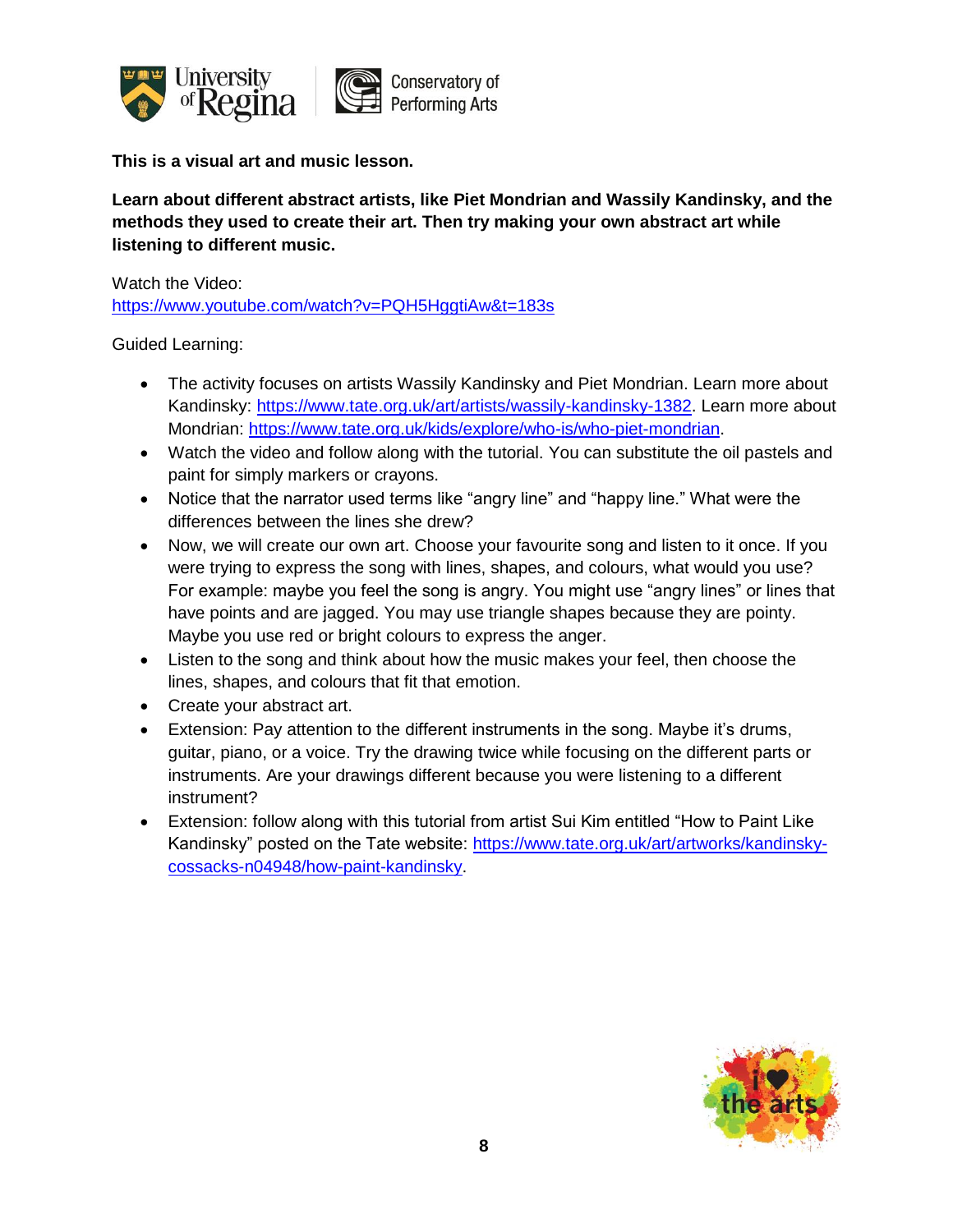

**This is a visual art and dance lesson**

**Make a sculpture using objects from around your home, and try to move like your sculpture! A sculpture does not have to be something glued together; you can stack objects any way, and try stacking the same objects different ways to see how you shape your body to mimic your sculpture.**

#### <https://www.tate.org.uk/kids/make/performance/strike-pose>

Using objects you would find in your home, create a sculpture, and follow the steps in the posted links to blend the worlds of visual art and movement!

- Try the same activity, but with the movement of the trees, or leaves blowing in the wind.
	- o How do you move your body to look like a moving tree?
	- $\circ$  Now, feel the wind that is moving the tree, and move your body like the wind. Do you move your feet more when you dance like wind, rather than like a tree?
- Look at the scenery in your home, or out in your yard.
	- o What objects or shapes do you see? Ex. Maybe you have a table. Can you make yourself look like a table? How did you do it?
	- $\circ$  How can you move your body to become that object? Ex. Maybe you are a cooking pot! How would you bend your body to become the pot? Don't forget the handle!

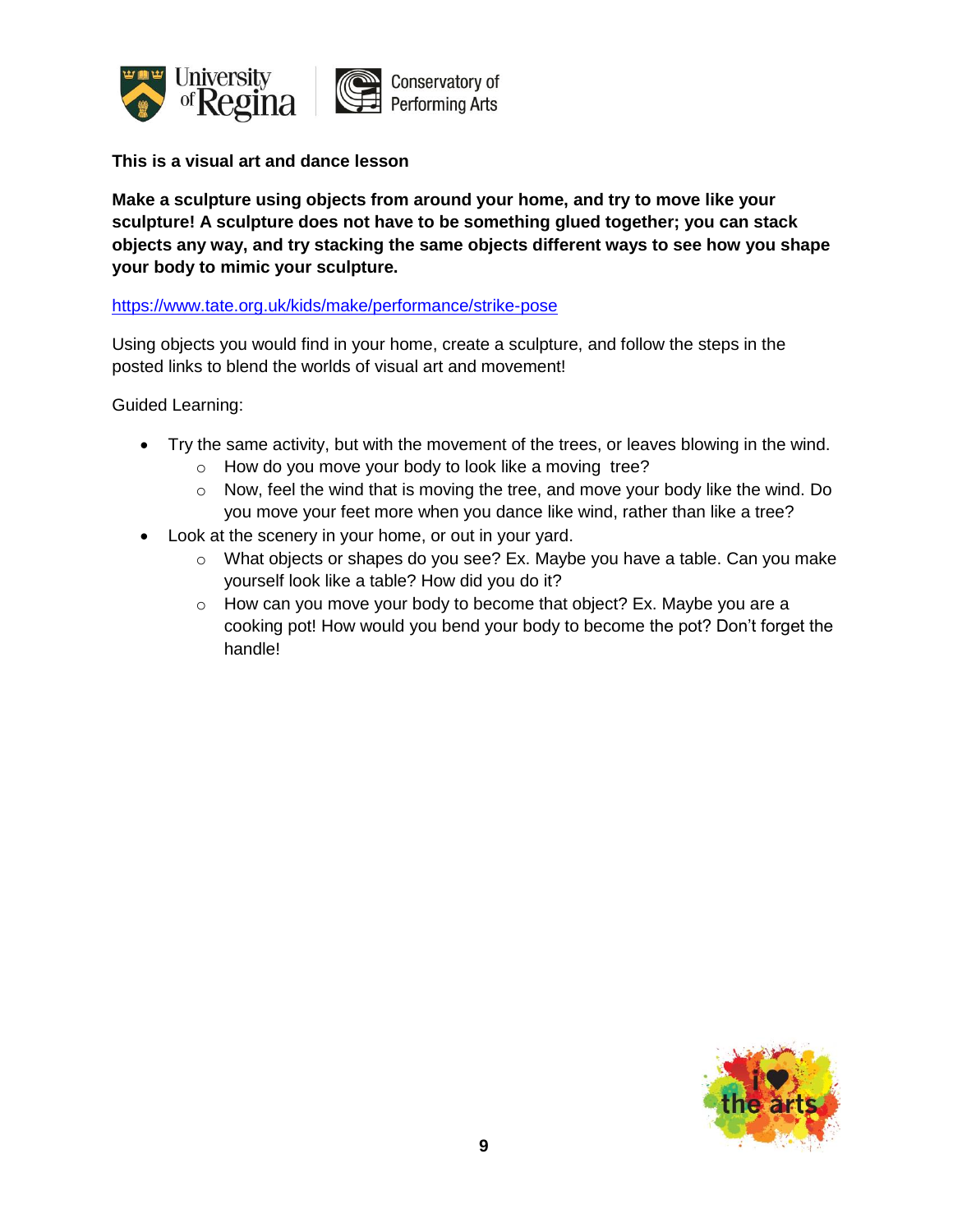

**This is a music and dance lesson.**

# **Make your own Flamenco Castanets! Castanets are a fun way to make your own dance beat, or add new rhythms to a song.**

<https://www.youtube.com/watch?v=A30MVEYqDbI>

\*Disclaimer: This craft uses metal bottle caps. Other substitutes can be: Plastic bottle caps or buttons.

Also, watch this video that showcases a traditional castanet craftsman: <https://www.youtube.com/watch?v=XxTmv7EAtgU>

- In video #2, pay close attention to how the dancer moves and makes sound.
	- o Did you notice how the Flamenco dancer used different parts of her body to produce sound?
	- o What did she use, and what kind of sound did you hear?
- Castanets add a rhythm to complement the Flamenco guitar being played in the background. Try to make your own beat and dance to it.
- Watch this video to learn some basic Flamenco arm and footwork. Note: Try this in socks or bare feet. <https://www.youtube.com/watch?v=W35i3qZ7NZ0>
- Pay attention to how the dancer moves different parts of her body.
	- $\circ$  Did the dancer use her whole foot, or just part of her foot to make a sound?
	- o Were her movements really smooth and fluid, or very sudden?

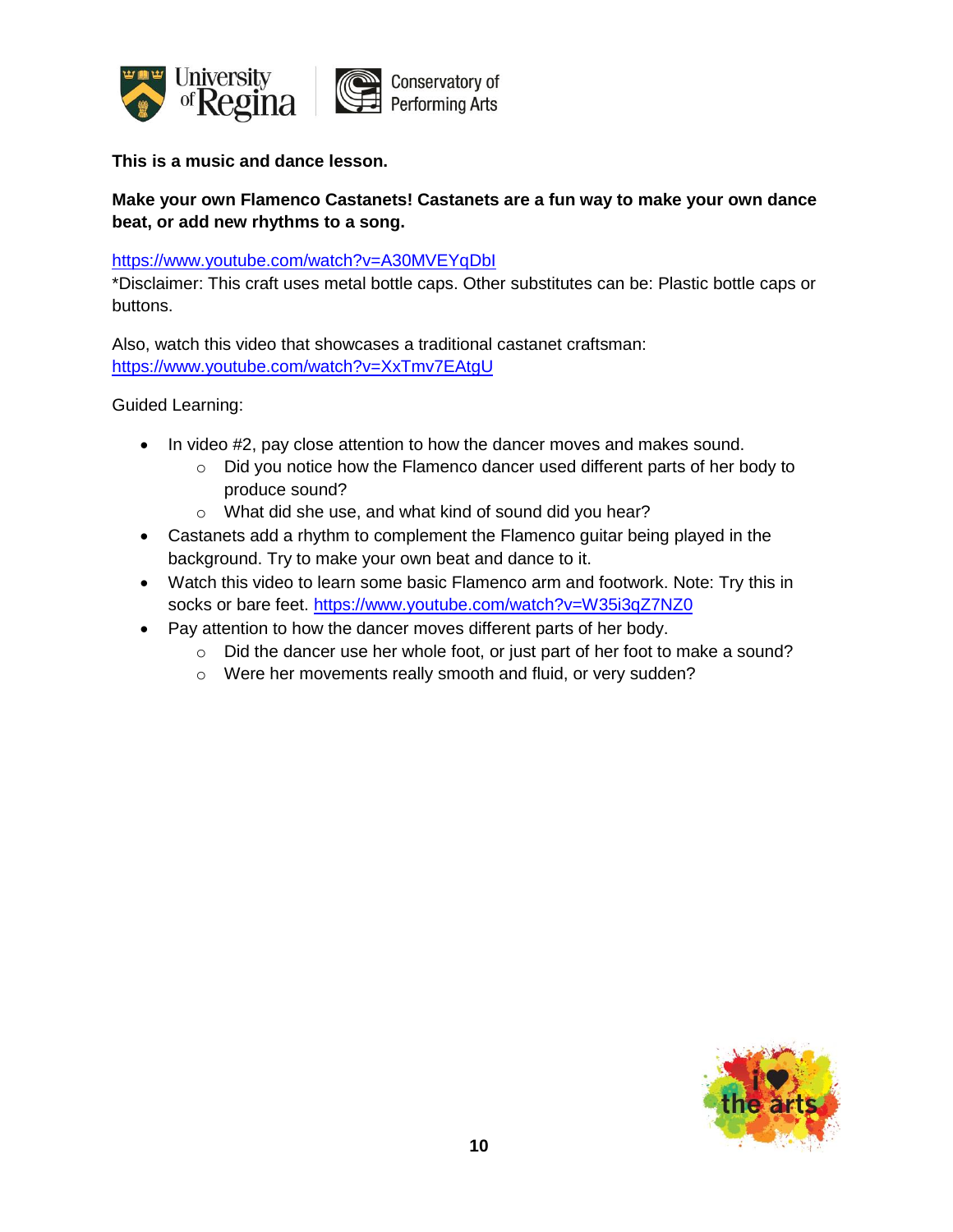

#### **This is a visual art and theatre lesson.**

#### **What goes into making a character? Make a pop bottle person, and then give it a story!**

Read the article about how to make a pop bottle person:

[https://www.ehow.com/how\\_5972569\\_make-figures-plastic-pop-bottles.html](https://www.ehow.com/how_5972569_make-figures-plastic-pop-bottles.html) \*Disclaimer: the supply list for this project is quite lengthy, but not necessary. If all you have is a pop bottle and a marker, you can make your pop bottle person!

- Think about different parts of a character. Here is a link to get you going: [www.mrafisher.weebly.com/uploads/1/5/7/7/15778366/8\\_elements\\_of\\_character.pdf](http://www.mrafisher.weebly.com/uploads/1/5/7/7/15778366/8_elements_of_character.pdf) \*Disclaimer: This is a PDF file. If it will not work on your computer/smart device, here are some quick prompts, as well as other ideas for your pop bottle person.
	- o Who is your pop bottle person? Think about:
		- Their name, the way they dress, their favourite activity/hobby, their best friend, their favourite food, their favourite toy, and their favourite music.
	- o Is your pop bottle person an adult? If so:
		- **Where do they work?**
		- Do they have pop bottle kids?
		- Where did your adult pop bottle go to school, and what were his schoolmates like?
		- **Does your pop bottle have a childhood friends that they are still friends** with? What games did they play together?
- Do you have multiple pop bottles? Use the guidelines above, but expand on them using these prompts:
	- o Make a pop bottle family, with background stories for everyone.
		- How is everyone related? Do they do group activities? What do they like to do together?
	- o Make a pop bottle band.
		- **What type of music do they sing? Do they dance to the music they make?**
		- Maybe they each play an instrument. Are they self-taught, or did they take lessons?
	- o Make a pop bottle person play. Write down:
		- Your cast of characters\*Make sure each character is important. Ex. Maybe you have a serious play, and one person provides comic relief!
		- **IDENTIFY 19** Identify the problem they will encounter and how they will fix the problem.
		- Write your script for your pop bottle person play, and act it out, either by yourself or with a family member!

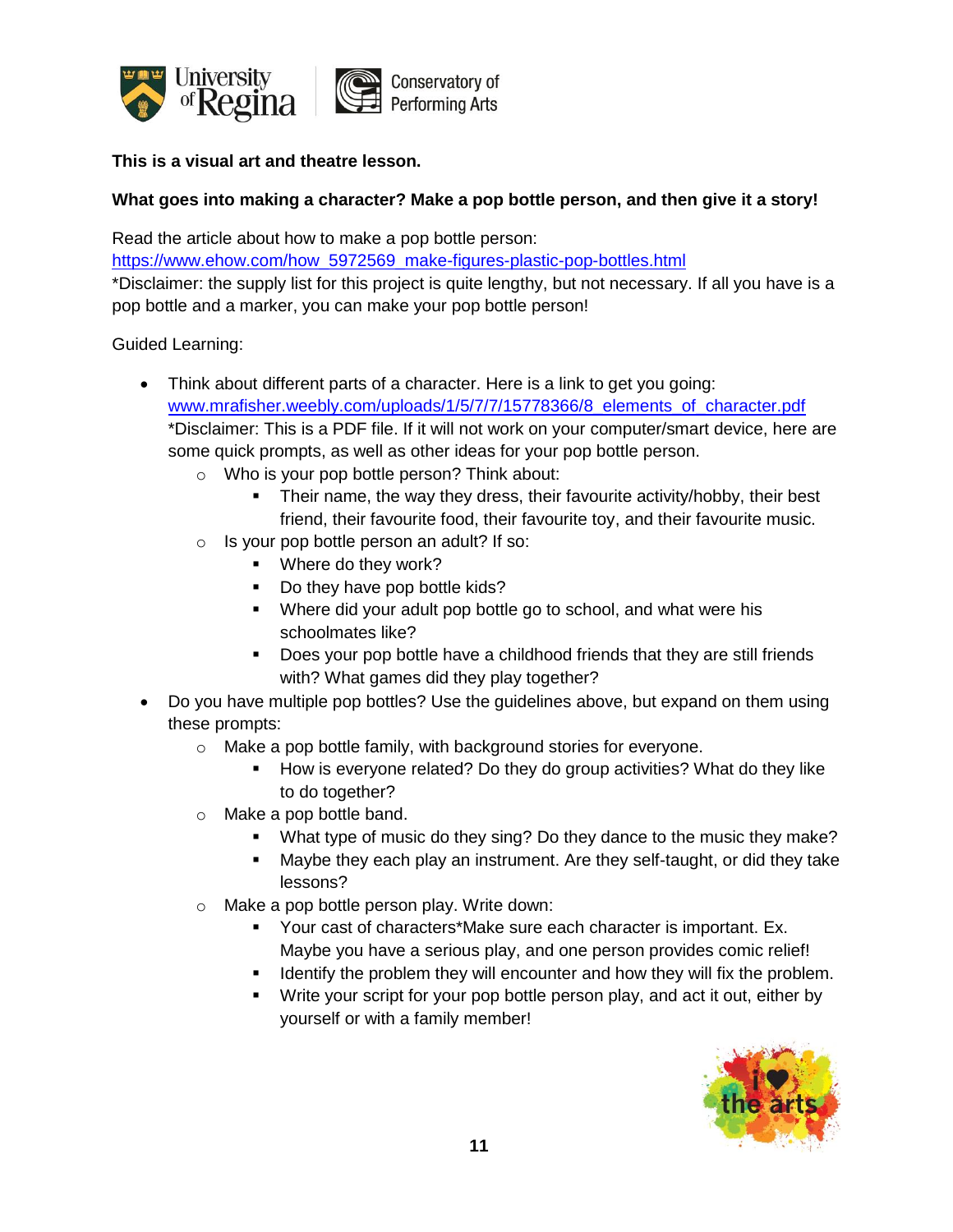

**This is a visual art and dance lesson.** 

**Maybe you've seen colourful sidewalk drawings when you've been out for a walk. But some of this sidewalk art has a fun spin to it! Create a dance based sidewalk chalk sensory path!**

Watch the Video:

<https://www.youtube.com/watch?v=N1E8-NtxpUE>

- Make your own sensory path, but add some dance moves! Some ideas are:
	- o Spin twice on one foot
	- o Disco dance for 10 seconds
	- o Ballerina leaps
	- $\circ$  Draw circles for people to step in, and write for them to step and clap in each circle
	- o Moonwalk
	- o Side steps
	- o Jumps
	- o Floss
- After you have made your sensory path, use it yourself, or get a member of your household to join you
	- $\circ$  What inspired you to pick the dance moves for your sensory walk? Ex. Is this your favourite dance move? Did you find this dance funny?
	- o Watch to see if anyone uses your sensory path. Did they get the dance moves right?
	- o What colours did you choose for your sensory path?
	- o Do you think the colours that you chose match the dance moves? Ex. Would you pick green, or white for the moonwalk, and why?

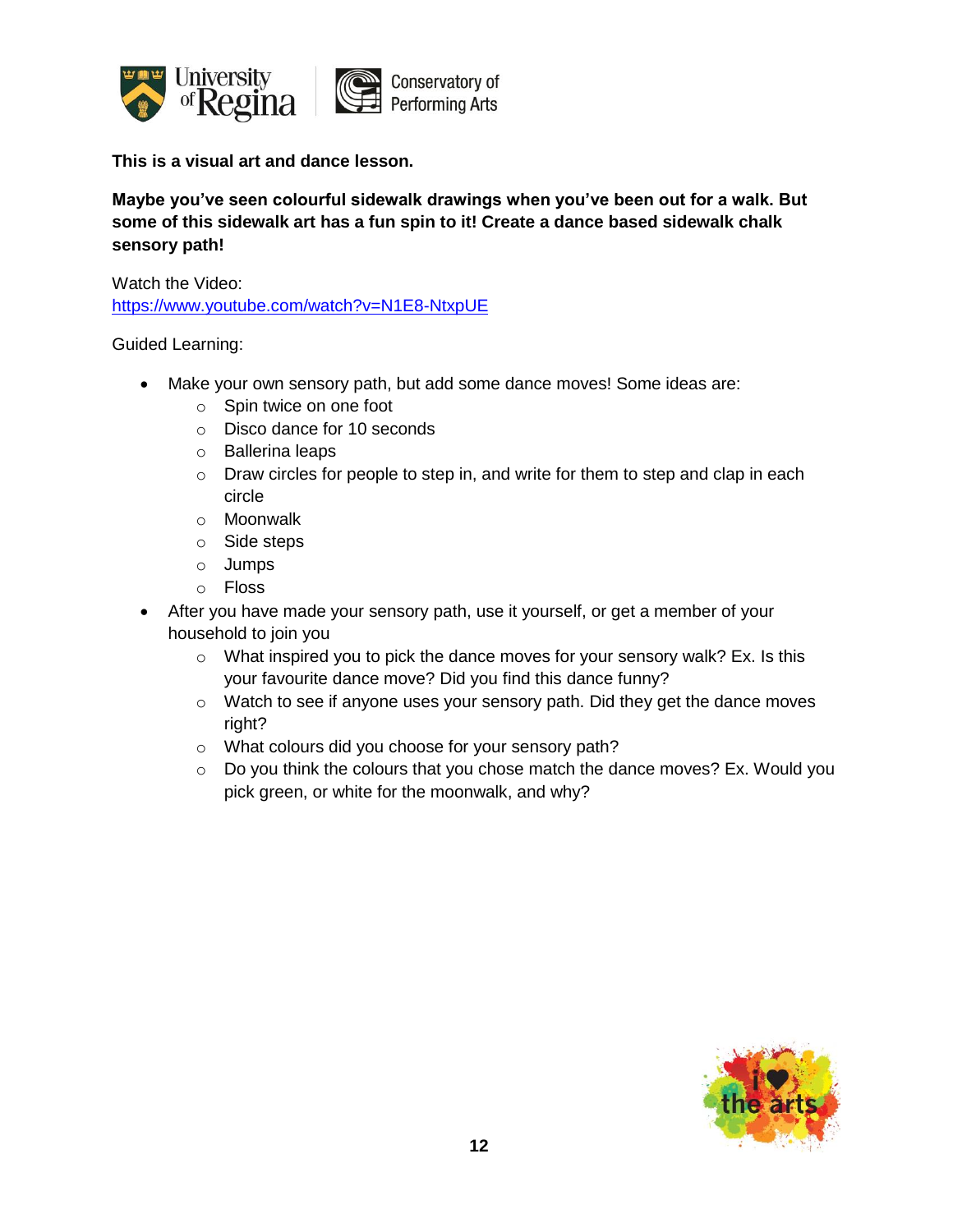

#### **This is a theatre and visual art lesson.**

#### **Pick a movie or theatre performance of your choice, and make a Playbill for it.**

What is a Playbill, and how do you make one? <https://www.wikihow.com/Design-a-Playbill>

- Creating your Playbill
	- $\circ$  This craft can be as complex, or as simple as you would like. To keep it simple, start with the cover art, and a list of characters
	- $\circ$  Start with the title of the movie or theatre performance that you chose and pick a font. Follow this link to see some examples of different fonts: <http://wavian.com/font-list.html>
	- $\circ$  Think about what the production is about, and what kind of cover art you would use. Ex. If it is a happy performance, you may want to use bright colours. If the main character is a mouse, you could have a mouse on the cover. If the production is in the city, you could have tall buildings on the cover.
	- o If you don't know the names of the cast of the production that you chose, don't worry! Think of some actors that you know who could play a role.
- Create your own cast! As an example, James Earl Jones is the voice actor for Mufasa in *The Lion King* movie. But maybe you think a relative you have would do a better job of being Mufasa. Make your Playbill, but give your family members roles!
	- $\circ$  When you do this, think about why you gave certain roles to certain people. Do they have a voice that suits the character, or a personality that suits the character?

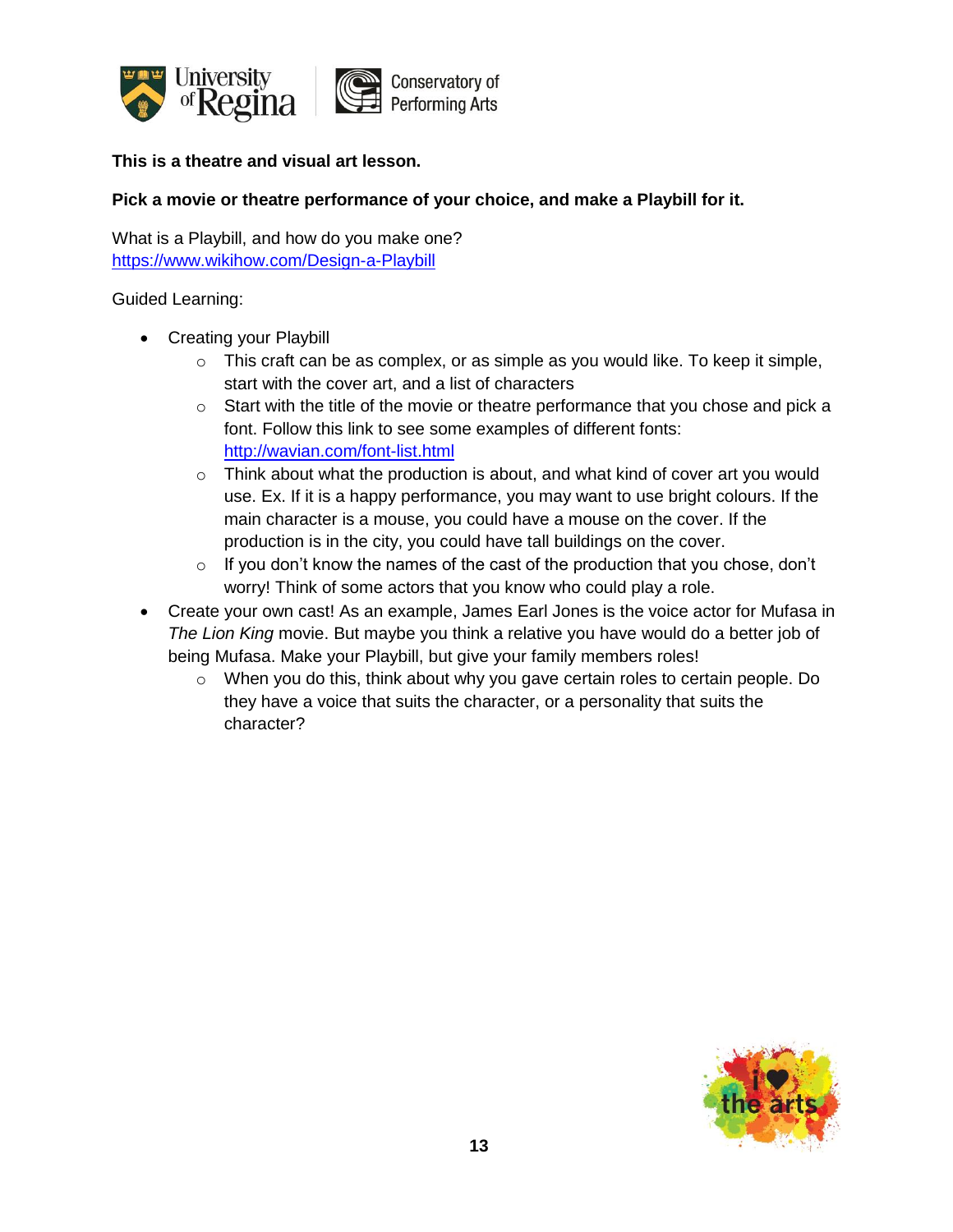

**This is a dance and visual art lesson.** 

# **Performance art can be almost anything that you want it to be. Today, you will learn how to create a unique performance art piece.**

- Read the Article:<https://www.tate.org.uk/art/art-terms/p/performance-art>
- Performance Art for Younger Audiences: [https://www.tate.org.uk/kids/explore/kids](https://www.tate.org.uk/kids/explore/kids-view/meet-performance-artist)[view/meet-performance-artist](https://www.tate.org.uk/kids/explore/kids-view/meet-performance-artist)
- Performance Art for Teen Audiences: <https://www.youtube.com/watch?v=BluWOjovJHk&t=189s>
- Learn more about the performance artists mentioned above:
	- o <https://www.guggenheim.org/artwork/artist/bruce-nauman>
	- o <https://www.britannica.com/biography/Merce-Cunningham>
	- o <https://www.guggenheim.org/artwork/artist/tania-bruguera>

- Try this activity: [https://www.tate.org.uk/kids/make/performance/make-artwork-out](https://www.tate.org.uk/kids/make/performance/make-artwork-out-yourself)[yourself.](https://www.tate.org.uk/kids/make/performance/make-artwork-out-yourself) If you cannot use tape on your floor, try using chalk outside.
- You can do this activity by yourself, or with a member of your household.
- Don't stay in one spot while you are using the space in your square. Move your body around to explore the available space.
- Did you make a large square, or a small square?
	- o Were you able to move easily in the space that you made?
	- o Did you make big, sweeping motions, or small motions during your actions?
	- o Try different actions in your square, like stretching, or dancing. How did it feel to move in the space that you made?
	- $\circ$  Create another square that is a different size than the first one that you made, and try doing some similar movements inside of the square. Did it feel different to move in this one when compared to the last one?
	- o Get creative! Art does not stop at movement. Put on a fun costume, and try moving in the costume. Does dressing up make you feel differently as you move through your space?
- After reading about the performance artists listed above, whose art did you like the most, and why?
	- o Come up with an idea for your own performance art.
	- o Would you make art that you can interact with? Why, or why not?
	- $\circ$  Write down your performance art idea. Or, if it involves movement, try out your own performance art.

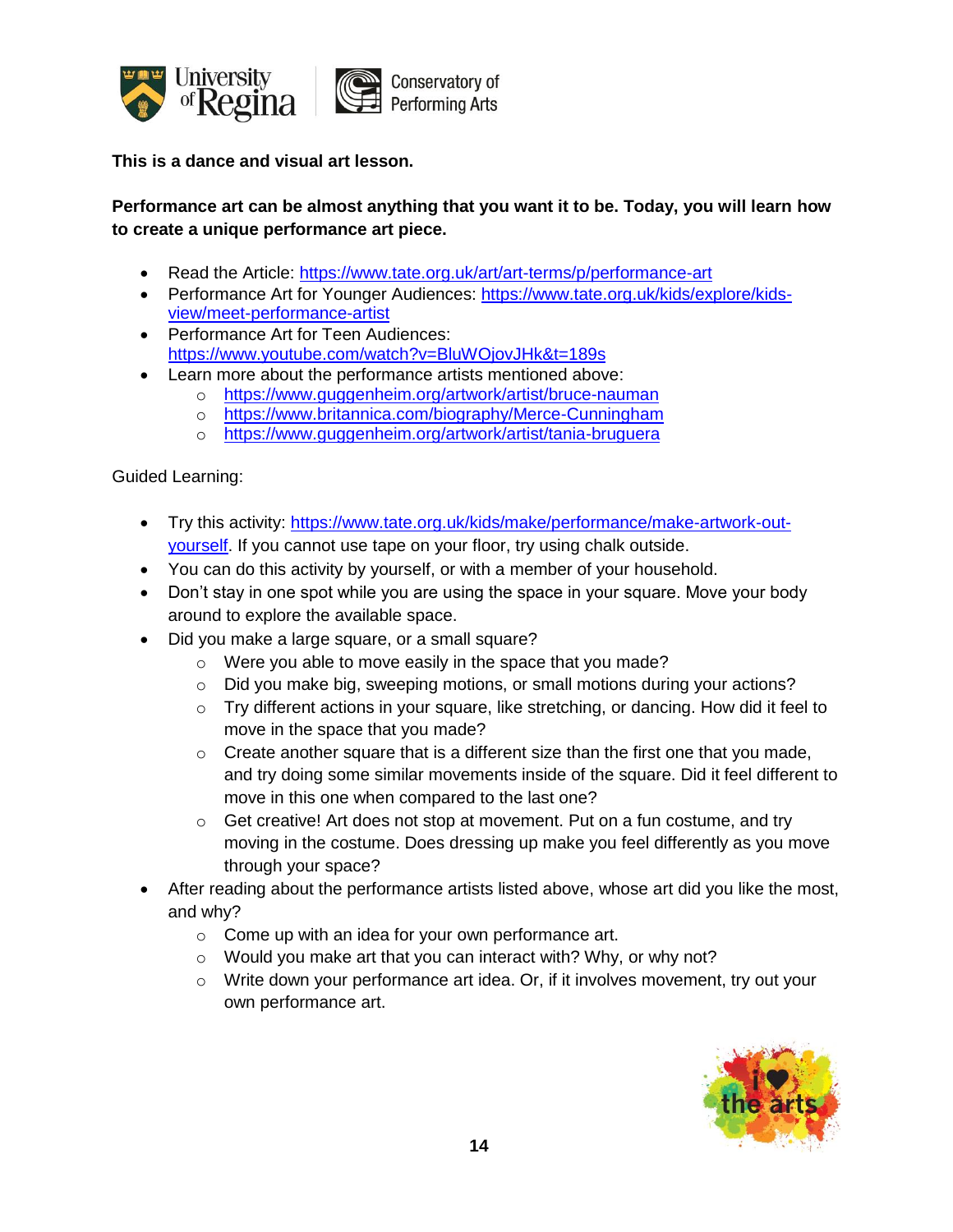

**This is a visual art and theatre lesson.**

**It can be hard to re-enact scenes from your favourite movie if you're by yourself. Try this everlasting picture activity to recreate a scene from a movie that you enjoy and get your imagination busy!**

Watch the Video:

<https://www.youtube.com/watch?v=SuAdQmmFM0Y>

Activity description for guided learning below begins at 15:56 in the video.

Guided Learning:

- Pick a scene from a movie, or a play that you enjoy
	- $\circ$  Use a pencil to sketch out your everlasting picture before you colour it in.
	- $\circ$  You don't have to recreate the scene exactly, because things cannot overlap in the everlasting picture. Add in all of the details that you would like to have in your picture
	- o When you're finished your everlasting picture, rearrange the scene that you created.
	- o When you rearrange the scene, does it change how the characters in your scene would interact with each other? For example, if people were standing right next to each other and you moved them apart, would they have to shout at each other?
	- o Rather than draw characters on to your everlasting picture, draw them on separate pieces of paper and cut them out. That way, you can have them move freely around your scene!
- Take a look at the door knocker craft at the beginning of the same Art Attack video.
	- o Neil used gargoyles, but in the end, showed some different kinds of faces. Try this version of the craft.
	- o Create theatre masks using the same technique as Neil in Art Attack! \*\*Note: This craft may require assistance, as it can be quite messy!

For information about theatre masks, read the article:

[https://symbolsproject.eu/explore/human/profession/civil/mask-sock-and-buskin-/-comedy-and](https://symbolsproject.eu/explore/human/profession/civil/mask-sock-and-buskin-/-comedy-and-tragedy.aspx)[tragedy.aspx](https://symbolsproject.eu/explore/human/profession/civil/mask-sock-and-buskin-/-comedy-and-tragedy.aspx)

If you would like creative inspiration for your theatre mask craft, ask a guardians permission to look up "sock and buskin" or "theatre mask." For further reading about why the sock and buskin are used to represent theatre, read the article below:

<https://www.kingsnews.org/articles/ancient-greece-and-the-origins-of-theatre>

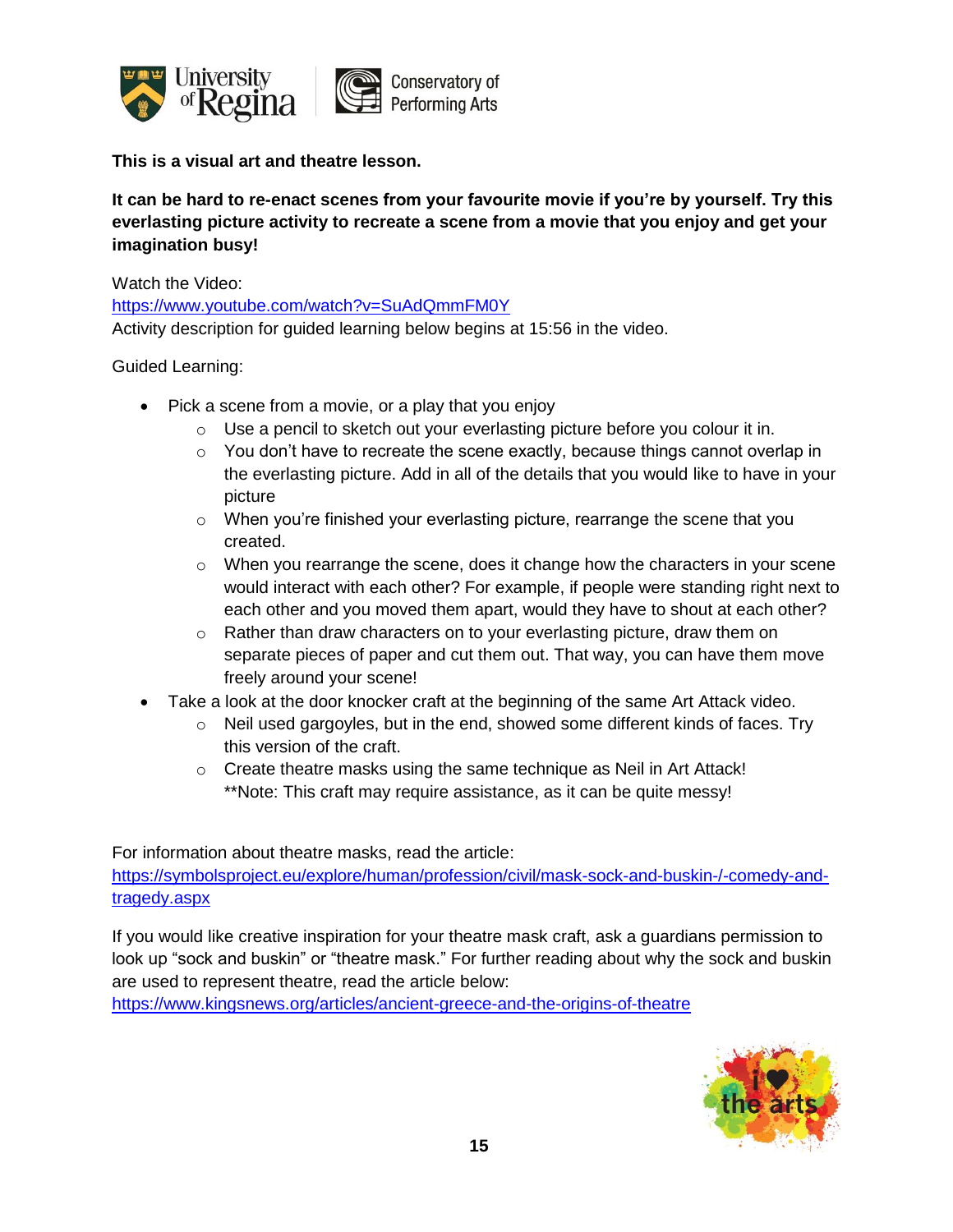

# **Some instruments look very special because they have designs etched into them, or they are different colours than what you expect. Today, we will be designing our own guitars!**

This page features printable guitar colouring sheets, as well as a colour online option. If you're not feeling like using one of these pages, you could draw your own guitar outline to colour in. <http://www.supercoloring.com/coloring-pages/guitar>

- Think about what kind of music that you would play on your one of a kind guitar
	- $\circ$  What kind of guitar will suit the music that you made? If you aren't sure what type of guitar would fit the music you want to play, here's a guide for what different guitars are made for:<https://guitargearfinder.com/guides/types-of-guitars/>
	- $\circ$  For example, it might be a little weird to play a rock song on a classical acoustic guitar. But, maybe that's what you'd like to try!
	- o Are you going to sing happy songs, silly songs, or sad songs? How could this affect your colour choice?
	- o Would you put any special designs on your guitar? Maybe a picture, or a pattern like polka dots. Check out this artist who paints guitars: <https://www.juleez.com/Guitar.html>
- Guitars come in all sorts of unexpected shapes!
	- $\circ$  Here's a list that shows some really unique guitar shapes: [https://reverb.com/ca/news/20-guitars-with-totally-unprecedented-body](https://reverb.com/ca/news/20-guitars-with-totally-unprecedented-body-shapes?locale=en-CA)[shapes?locale=en-CA](https://reverb.com/ca/news/20-guitars-with-totally-unprecedented-body-shapes?locale=en-CA)
	- $\circ$  Create your own guitar shape! Either print out one of the guitar templates, or try drawing a basic guitar outline. You can build off of the shape of the body of the guitar, or you can try to make yours smaller than an average guitar. There is no limit to what you can do with your guitar!